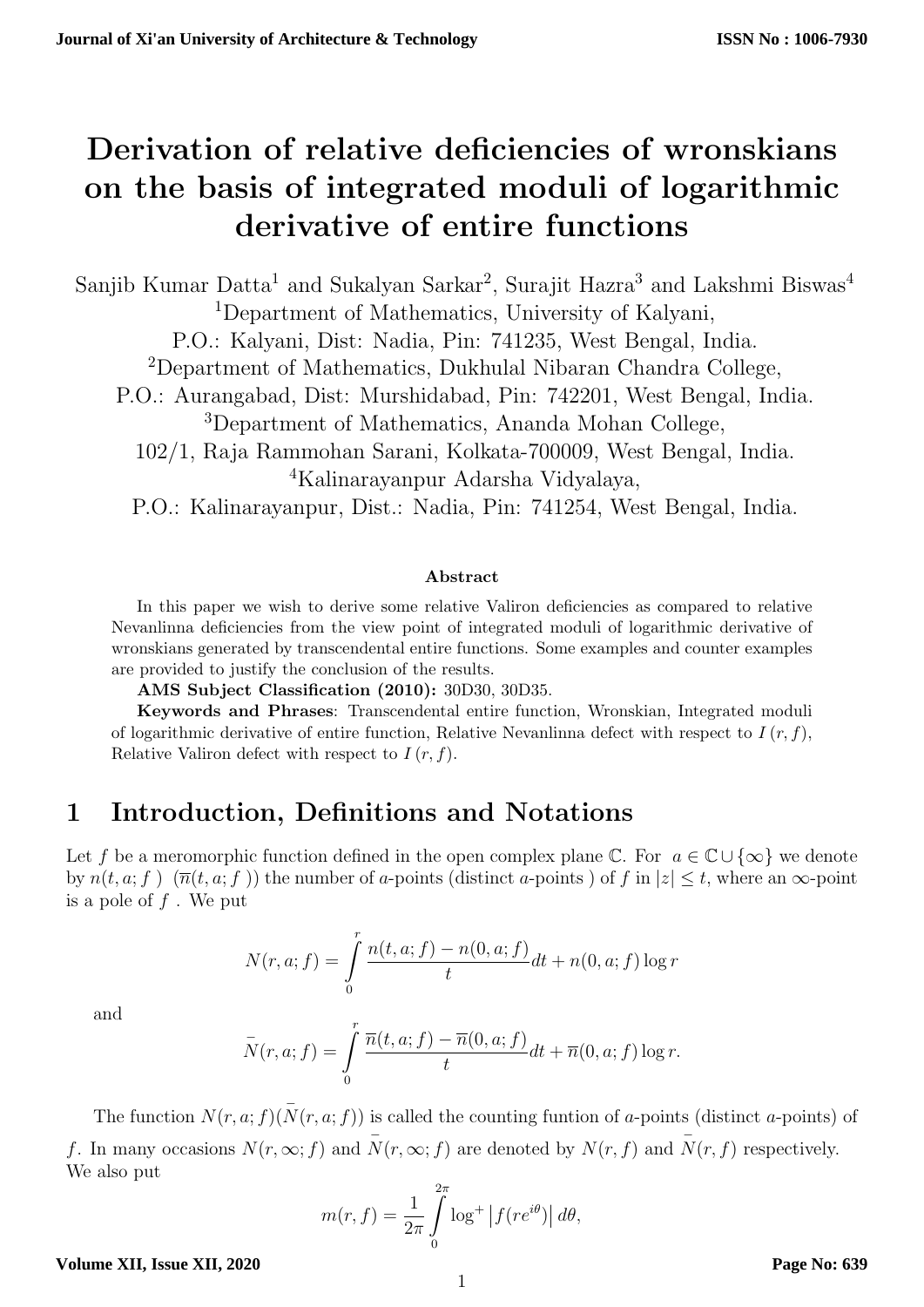where

$$
\log^+ x = \log x, \text{ if } x \ge 1
$$
  
= 0, if  $0 \le x < 1$ .

For  $a \in \mathbb{C}$  we denote by  $m(r, \frac{1}{f-a})$  by  $m(r, a; f)$  and we mean by  $m(r, \infty; f)$  the function  $m(r, f)$ , which is called the proximity function of f.

The function  $T(r, f) = m(r, f) + N(r, f)$  is called the characteristic function of f. If  $a \in \mathbb{C} \cup \{\infty\},$ the quantity

$$
\delta(a; f) = 1 - \limsup_{r \to \infty} \frac{N(r, a; f)}{T(r, f)} = \liminf_{r \to \infty} \frac{m(r, a; f)}{T(r, f)}
$$

is called the Nevanlinna deficiency of the value a.

From the second fundamental theorem it follows that the set of values of  $a \in \mathbb{C} \cup \{\infty\}$  for which  $\delta(a; f) > 0$  is countable and  $\sum$  $a\neq\infty$  $\delta(a; f) + \delta(\infty; f) \leq 2$  (cf. [1, p.43]). If in particular,  $\sum$  $a \neq \infty$  $\delta(a; f) +$ 

 $\delta(\infty; f) = 2$ , we say that f has the maximum deficiency sum. Similarly, the Valiron deficiency  $\Delta(a, f)$  of the value 'a' is defined as

$$
\Delta(a; f) = 1 - \liminf_{r \to \infty} \frac{N(r, a; f)}{T(r, f)} = \limsup_{r \to \infty} \frac{m(r, a; f)}{T(r, f)}.
$$

Milloux [\[6\]](#page-12-0) introduced the concept of absolute defect of 'a' with respect to  $f'$ . Later Xiong [5] extended this definition.He introduced the term

$$
\delta_R^{(k)}(a; f) = 1 - \limsup_{r \to \infty} \frac{N(r, a; f^{(k)})}{T(r, f)},
$$

for  $k = 1, 2, 3, \dots$  and called it the relative Nevanlinna defect of 'a' with respect to  $f^{(k)}$ . Xiong [\[10\]](#page-12-1) has shown various relations between the usual defects and the relative defects for meromorphic functions. Singh [\[8\]](#page-12-2) introduced the term relative defect for distinct zeros and poles and established various relations between it, relative defects and the usual defects.

The following definitions are well known.

**Definition 1.1** The order  $\rho_f$  and lower order  $\lambda_f$  of a meromorphic function f are defined as follows:

$$
\rho_f = \limsup_{r \to \infty} \frac{\log T(r, f)}{\log r} \text{ and } \lambda_f = \liminf_{r \to \infty} \frac{\log T(r, f)}{\log r}.
$$

If  $\rho_f < \infty$  then f is of finite order.

The term  $S(r, f)$  denotes any quantity satisfying  $S(r, f) = o\{T(r, f)\}\$ as  $r \to \infty$  through all values of r if f is of finite order and except possibly for a set of r of finite linear measure otherwise. We do not explain the standard definitions and notations of the value distribution and the Nevanlinna theory as those are available in [\[4\]](#page-12-3).

<span id="page-1-0"></span>**Definition 1.2** A meromorphic function  $a = a(z)$  is called small with respect to f if  $T(r, a)$  $S(r, f)$ .

Let  $a_1, a_2, \ldots, a_k$  be linearly independent meromorphic functions and small with respect to f. We denote by  $L(f) = W(a_1, a_2, \dots, a_k, f)$  the wronskian determinant of  $a_1, a_2, \dots, a_k, f$  i.e.,

$$
L(f) = \begin{vmatrix} a_1 & a_2 & \dots & a_k & f \\ a'_1 & a'_2 & \dots & a'_k & f' \\ \vdots & \vdots & \vdots & \vdots & \vdots \\ a_1 & a_2 & \dots & a_k & f^{(k)} \end{vmatrix}
$$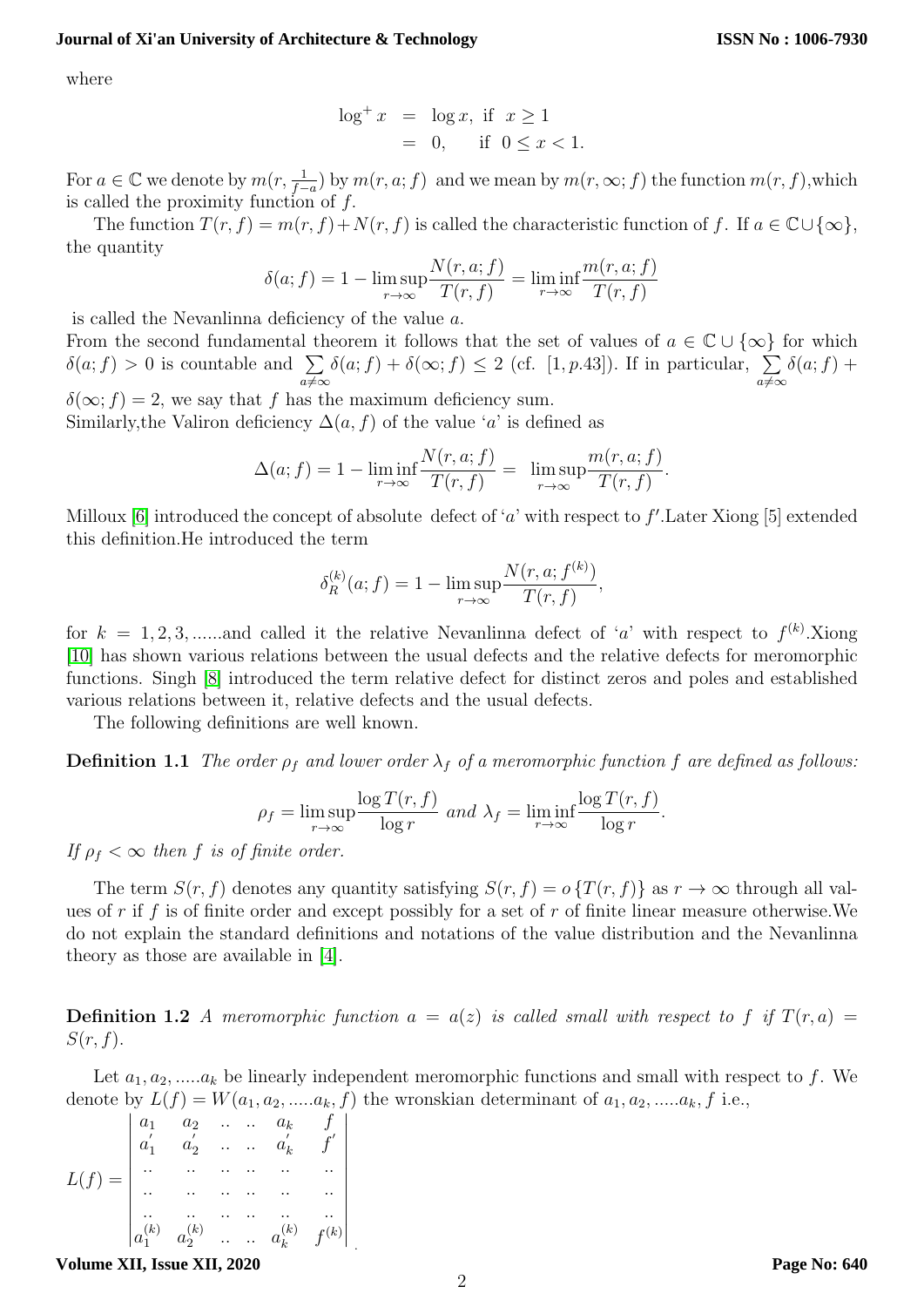We may now recall the following definition.

If f be a meromorphic function in the complex plane. Then the integrated moduli of the logarithmic derivative  $I(r, f)$  is defined by

$$
I(r, f) = \frac{r}{\pi} \int_0^{2\pi} \left| \frac{f'(re^{i\theta})}{f(re^{i\theta})} \right| d\theta,
$$

for  $0 < r < +\infty$  {cf. [\[9\]](#page-12-4)}

In this paper we call the following four terms by using the concept of  $I(r, f)$ 

$$
\delta_I(a; f) = 1 - \limsup_{r \to \infty} \frac{N(r, a; L(f))}{I(r, f)},
$$

the relative Nevanlinna defect of 'a' with respect to  $I(r, f)$ ,

$$
\Delta_I(a; f) = 1 - \liminf_{r \to \infty} \frac{N(r, a; f)}{I(r, f)},
$$

the relative Vairon defect of 'a' with respect to  $I(r, f)$ ,

$$
\delta_I^L(a; f) = 1 - \limsup_{r \to \infty} \frac{N(r, a; L(f))}{I(r, f)},
$$

the relative Nevanlinna defect of 'a' of  $L(f)$  with respect to  $I(r, f)$  and

$$
\Delta_I^L(a; f) = 1 - \liminf_{r \to \infty} \frac{N(r, a; L(f))}{I(r, f)},
$$

the relative Valiron defect 'a' of  $L(f)$  with respect to  $I(r, f)$ .

Since the natural extension of a derivative is a differential polynomial, in this paper we prove our results for a special type of linear differential polynomials viz. the wronskians. In the present paper we establish some relationship between relative Nevanlinna's defect and relative Valiron defect under the flavour of integrated moduli of logarithmic derivative of wronskians generated by transcendental entire functions. Also relevant examples and counter examples are provided in order to ensure the sharper estimation of the results obtained.

### 2 Lemmas.

<span id="page-2-0"></span>In this section we present some lemmas which will be needed in the sequel.

**Lemma 2.1** [\[5\]](#page-12-5) Let f be a transcendental meromorphic function function having the maximum deficiency sum. Then

$$
\lim_{r \to \infty} \frac{T(r, L(f))}{T(r, f)} = 1 + k - k\delta(\infty; f).
$$

**Lemma 2.2** [\[1\]](#page-12-6) Let f be a transcendental meromorphic function having the maximum deficiency sum. Then for any  $\alpha$ ,

$$
\Delta_R^L(\alpha; f) = \{k\delta(\infty; f) - k\} + \limsup_{r \to \infty} \frac{m(r, \alpha; L(f))}{T(r, f)}
$$

<span id="page-2-1"></span>and

$$
\delta_R^L(\alpha; f) = \{ k\delta(\infty; f) - k \} + \liminf_{r \to \infty} \frac{m(r, \alpha; L(f))}{T(r, f)}.
$$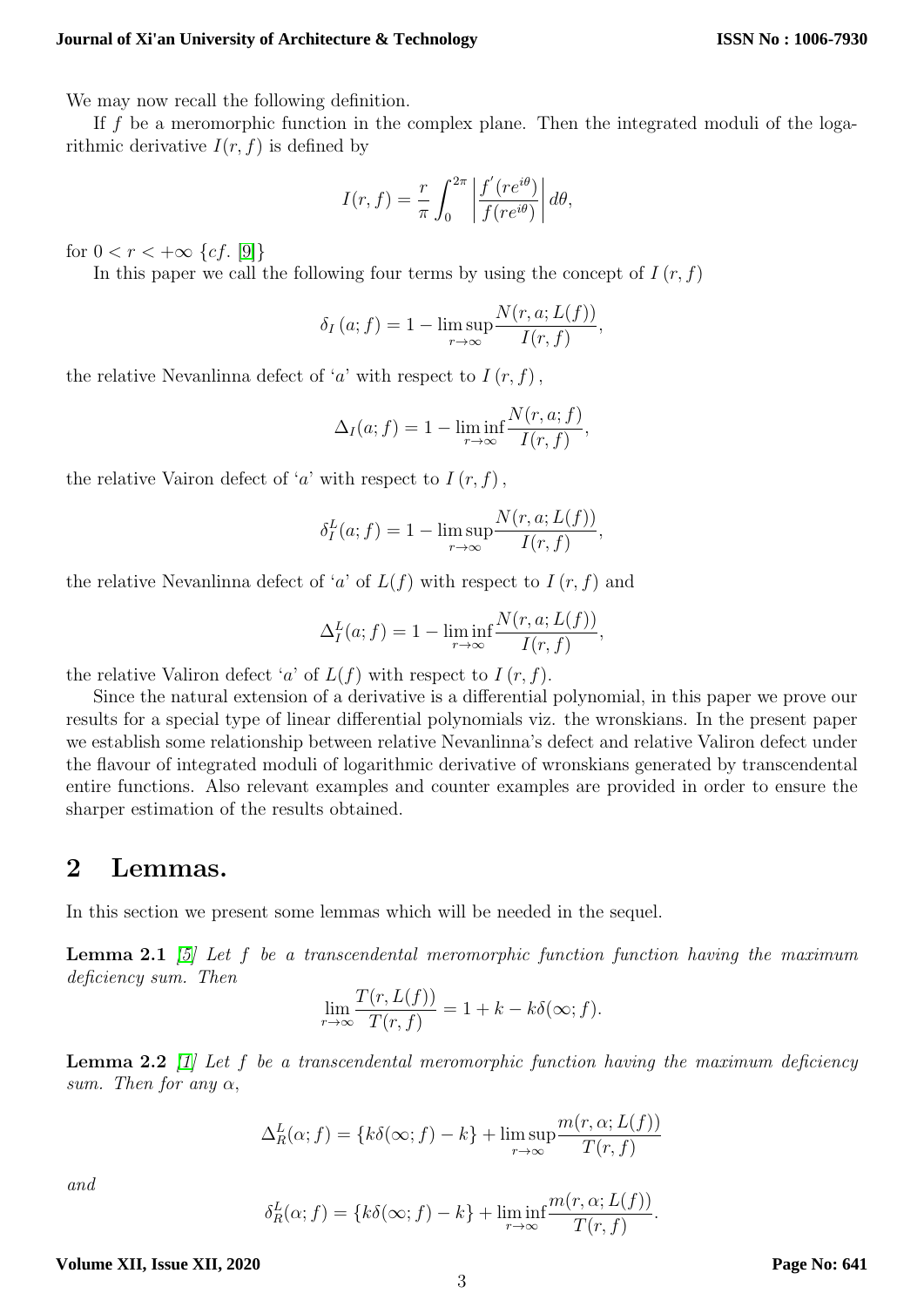#### **ISSN No : 1006-7930**

**Lemma 2.3** [\[4\]](#page-12-3) Let k be any positive integer and  $\Psi = \sum_{k=1}^{k}$  $i=0$  $a_i f^{(i)}$ , where  $a_i$  are meromorphic functions, such that  $T(r, a_i) = S(r, f)$  for  $i = 0, 1, 2, ..., k$ . Then

$$
m(r, \frac{\Psi}{f}) = S(r, f).
$$

<span id="page-3-2"></span>**Lemma 2.4** [\[9\]](#page-12-4) Let f be an entire function of finite order ' $\rho$ ' with no zeros in  $\mathbb{C}$ . Then

$$
\lim_{r \to \infty} \frac{I(r, f)}{T(r, f)} = \pi \rho.
$$

<span id="page-3-0"></span>Lemma 2.5 Let f be a transcendental entire function of non-zero finite order having the maximum deficiency sum. Also f has no zeros in C. Then

$$
\delta_I(a; f) = \left(1 - \frac{1}{\pi \rho}\right) + \liminf_{r \to \infty} \frac{m(r, a; f)}{I(r, f)}
$$

and

$$
\Delta_I(a; f) = \left(1 - \frac{1}{\pi \rho}\right) + \limsup_{r \to \infty} \frac{m(r, a; f)}{I(r, f)}.
$$

Proof. We know that

$$
\delta_{I}(a; f) = 1 - \lim_{r \to \infty} \frac{N(r, a; f)}{I(r, f)}
$$
\n
$$
= 1 - \lim_{r \to \infty} \frac{N(r, a; f)}{T(r, f)} \cdot \frac{T(r, f)}{I(r, f)} \}
$$
\n
$$
= 1 - \lim_{r \to \infty} \frac{N(r, a; f)}{T(r, f)} \cdot \lim_{r \to \infty} \frac{T(r, f)}{I(r, f)}
$$
\n
$$
= 1 - \lim_{r \to \infty} \frac{N(r, a; f)}{T(r, f)} \cdot \frac{1}{\pi \rho}
$$
\n
$$
= \frac{1}{\pi \rho} \left\{ 1 - \lim_{r \to \infty} \frac{N(r, a; f)}{T(r, f)} \right\} + \left( 1 - \frac{1}{\pi \rho} \right)
$$
\n
$$
= \frac{1}{\pi \rho} \left\{ \liminf_{r \to \infty} \frac{m(r, a; f)}{T(r, f)} \right\} + \left( 1 - \frac{1}{\pi \rho} \right)
$$
\n
$$
= \frac{1}{\pi \rho} \left\{ \liminf_{r \to \infty} \frac{m(r, a; f)}{I(r, f)} \cdot \frac{I(r, f)}{T(r, f)} \right\} + \left( 1 - \frac{1}{\pi \rho} \right)
$$
\n
$$
= \frac{1}{\pi \rho} \left\{ \liminf_{r \to \infty} \frac{m(r, a; f)}{I(r, f)} \cdot \pi \rho \right\} + \left( 1 - \frac{1}{\pi \rho} \right)
$$
\n
$$
= \left( 1 - \frac{1}{\pi \rho} \right) + \lim_{r \to \infty} \frac{m(r, a; f)}{I(r, f)}
$$

This proves the first part of Lemma [2.5.](#page-3-0)

<span id="page-3-1"></span>Similarly we can prove the second part of the lemma.

Lemma 2.6 Let f be a transcendental entire function of non-zero finite order having the maximum deficiency sum and  $f$  has no zeros in  $\mathbb{C}$ . Then

$$
\delta_I^L(a; f) = 1 + \frac{\{k\delta(\infty; f) - (k+1)\}}{\pi \rho} + \liminf_{r \to \infty} \frac{m(r, \alpha; L(f))}{I(r, f)}
$$

and

$$
\Delta_I^L(a; f) = 1 + \frac{\{k\delta(\infty; f) - (k+1)\}}{\pi \rho} + \limsup_{r \to \infty} \frac{m(r, \alpha; L(f))}{I(r, f)}.
$$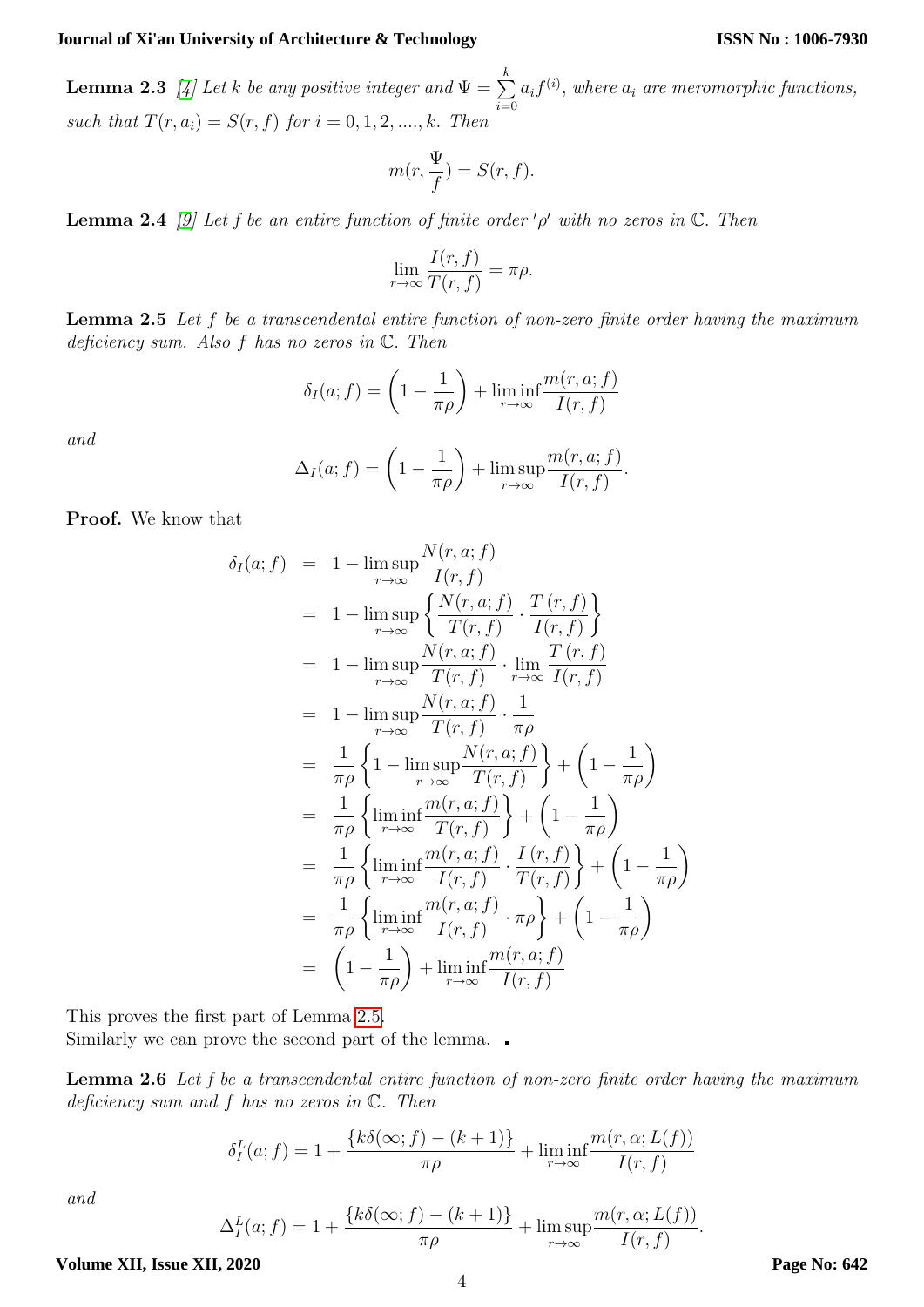Proof. We know that

$$
\delta_f^L(a; f) = 1 - \lim_{r \to \infty} \frac{N(r, a; L(f))}{I(r, f)}
$$
\n
$$
= 1 - \lim_{r \to \infty} \left\{ \frac{N(r, a; L(f))}{T(r, f)} \cdot \frac{T(r, f)}{I(r, f)} \right\}
$$
\n
$$
= 1 - \lim_{r \to \infty} \frac{N(r, a; L(f))}{T(r, f)} \cdot \lim_{r \to \infty} \frac{T(r, f)}{I(r, f)} \right\}
$$
\n
$$
= 1 - \lim_{r \to \infty} \frac{N(r, a; L(f))}{T(r, f)} \cdot \frac{1}{\pi \rho}
$$
\n
$$
= \frac{1}{\pi \rho} \left\{ 1 - \lim_{r \to \infty} \frac{N(r, a; L(f))}{T(r, f)} \right\} + \left( 1 - \frac{1}{\pi \rho} \right)
$$
\n
$$
= \frac{1}{\pi \rho} \cdot \left\{ \left\{ k \delta(\infty; f) - k \right\} + \lim_{r \to \infty} \frac{im(r, \alpha; L(f))}{T(r, f)} \right\} + \left( 1 - \frac{1}{\pi \rho} \right)
$$
\n
$$
= \frac{\left\{ k \delta(\infty; f) - k \right\}}{\pi \rho} + \frac{1}{\pi \rho} \cdot \lim_{r \to \infty} \frac{im(r, \alpha; L(f))}{T(r, f)} + \left( 1 - \frac{1}{\pi \rho} \right)
$$
\n
$$
= \frac{\left\{ k \delta(\infty; f) - k \right\}}{\pi \rho} + \frac{1}{\pi \rho} \cdot \lim_{r \to \infty} \left\{ \frac{m(r, \alpha; L(f))}{I(r, f)} \cdot \frac{I(r, f)}{T(r, f)} \right\} + \left( 1 - \frac{1}{\pi \rho} \right)
$$
\n
$$
= \frac{\left\{ k \delta(\infty; f) - k \right\}}{\pi \rho} + \frac{1}{\pi \rho} \cdot \lim_{r \to \infty} \frac{im(r, \alpha; L(f))}{I(r, f)} \cdot \lim_{r \to \infty} \frac{I(r, f)}{T(r, f)} + \left( 1 - \frac{1}{\pi \rho} \right)
$$
\n
$$
= \frac{\left\{ k \delta
$$

This completes the proof of the first part of Lemma [2.6.](#page-3-1) Similarly we can establish the second part of the lemma.

### 3 Theorems.

<span id="page-4-0"></span>In this section we present the main results of the paper.

**Theorem 3.1** Let f be a transcendental entire function of non-zero finite order ' $\rho'$  (i.e.,  $0 < \rho < \infty$ ) such that f has no zeros in  $\mathbb C$ . Then for any non-zero finite complex number  $a'$ ,

$$
\delta_I(0; f) + \Delta_I^L(\infty; f) + \delta_I(a; f) + \frac{1}{\pi \rho} \leq \Delta_I(\infty; f) + \Delta_I^L(0; f) + 1
$$

holds.

Proof. Let us consider the following identity

$$
\frac{a}{f} = 1 - \frac{f - a}{L(f)} \cdot \frac{L(f)}{f}
$$

Since  $m(r, \frac{1}{f}) \leq m(r, \frac{a}{f}) + O(1)$ , in view of Lemma [2](#page-2-0).1 we get from the above identity that

$$
m(r, \frac{1}{f}) \le m(r, \frac{f-a}{L(f)}) + m(r, \frac{L(f)}{f})
$$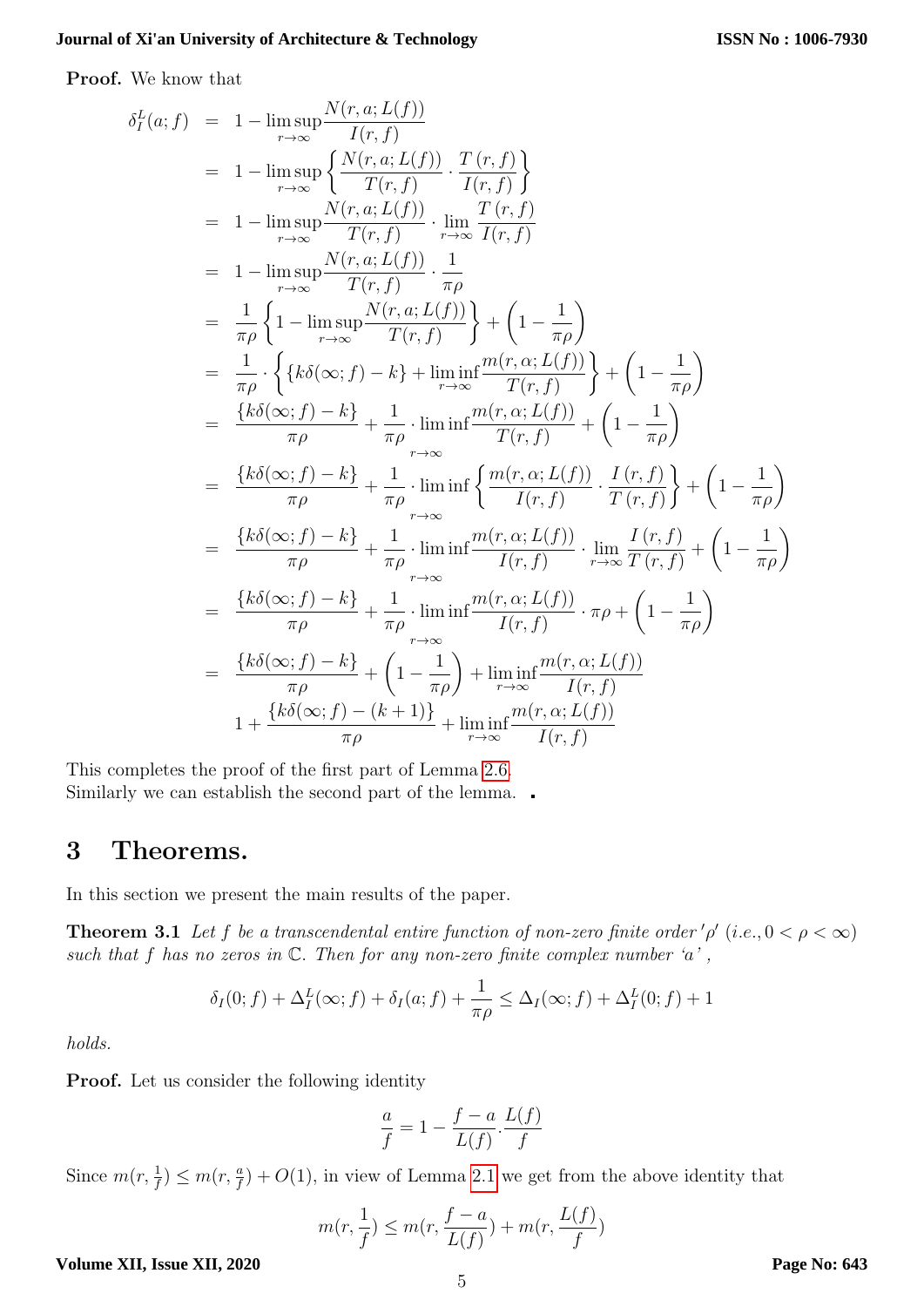**ISSN No : 1006-7930**

<span id="page-5-0"></span>i.e., 
$$
m(r, \frac{1}{f}) \le m(r, \frac{f-a}{L(f)}) + S(r, f).
$$
 (1)

Now by Nevanlinna's first fundamental theorem and by Lemma [2](#page-2-1).3 it follows from Equation [\(1\)](#page-5-0) that

$$
m(r, \frac{1}{f}) \le T(r, \frac{f-a}{L(f)}) - N(r, \frac{f-a}{L(f)}) + S(r, f)
$$
  
i.e.,  $m(r, \frac{1}{f}) \le T(r, \frac{L(f)}{f-a}) - N(r, \frac{f-a}{L(f)}) + S(r, f)$   
i.e.,  $m(r, \frac{1}{f}) \le N(r, \frac{L(f)}{f-a}) + m(r, \frac{L(f)}{f-a}) - N(r, \frac{f-a}{L(f)}) + S(r, f)$   
i.e.,  $m(r, \frac{1}{f}) \le N(r, \frac{L(f)}{f-a}) - N(r, \frac{f-a}{L(f)}) + S(r, f)$ . (2)

In view of  $\{p.34, [4]\}$  $\{p.34, [4]\}$  $\{p.34, [4]\}$  it follows from Equation [\(2\)](#page-5-1) that

<span id="page-5-1"></span>
$$
m(r,\frac{1}{f}) \le N(r,L(f)) + N(r,\frac{1}{f-a}) - N(r,f-a) - N(r,\frac{1}{L(f)}) + S(r,f)
$$

i.e., 
$$
\liminf_{r \to \infty} \frac{m(r, \frac{1}{f})}{I(r, f)} \leq \liminf_{r \to \infty} \left\{ \frac{N(r, L(f))}{I(r, f)} - \frac{N(r, f)}{I(r, f)} - \frac{N(r, \frac{1}{L(f)})}{I(r, f)} \right\} + \limsup_{r \to \infty} \frac{N(r, \frac{1}{f-a})}{I(r, f)}
$$

i.e., 
$$
\liminf \frac{m(r, \frac{1}{f})}{I(r, f)} \leq \liminf_{r \to \infty} \frac{N(r, L(f))}{I(r, f)} - \liminf_{r \to \infty} \frac{N(r, f)}{I(r, f)} - \liminf_{r \to \infty} \frac{N(r, \frac{1}{L(f)})}{I(r, f)} + \limsup_{r \to \infty} \frac{N(r, \frac{1}{f-a})}{I(r, f)}
$$

i.e., 
$$
\delta_I(0; f) - (1 - \frac{1}{\pi \rho}) \leq \{1 - \Delta_I^L(\infty; f)\} - \{1 - \Delta_I(\infty; f)\} - \{1 - \Delta_I^L(0; f)\} + \{1 - \delta_I(a; f)\}
$$
  
\ni.e.,  $\delta_I(0; f) + \Delta_I^L(\infty; f) + \delta_I(a; f) + \frac{1}{\pi \rho} \leq \Delta_I(\infty; f) + \Delta_I^L(0; f) + 1$ .

This proves the theorem.

**Remark [3](#page-4-0).1** The sign  $\leq$  in Theorem 3.1 can not be replaced by  $\leq$  only. This is evident from the following example.

**Example 1** Let  $f(z) = \exp z$ . Then  $N(r, f) = 0$  and

$$
T(r, f) = N(r, f) + m(r, f) = \frac{1}{2\Pi} \int_{0}^{2\Pi} \log^{+} |f(re^{i\theta})| d\theta = \frac{1}{2\Pi} \int_{0}^{2\Pi} \log^{+} |e^{re^{i\theta}}|
$$

$$
= \frac{1}{2\Pi} \int_{0}^{2\Pi} \log^{+}(e^{r\cos\theta}) d\theta = \frac{1}{2\Pi} \int_{-\frac{\Pi}{2}}^{\frac{\Pi}{2}} r\cos\theta d\theta = \frac{r}{\Pi}.
$$

Now,

$$
I(r, f) = \frac{r}{2\pi} \int_0^{2\pi} \left| \frac{f'(re^{i\theta})}{f(re^{i\theta})} \right| d\theta = \frac{r}{2\pi} \int_0^{2\pi} \left| \frac{e^{re^{i\theta}} \cdot re^{i\theta} \cdot i}{e^{re^{i\theta}}} \right| d\theta = \frac{r}{2\pi} \int_0^{2\pi} |re^{i\theta} \cdot i| d\theta
$$

$$
= \frac{r}{2\pi} \int_0^{2\pi} (r) d\theta = \frac{r^2}{2\pi} \int_0^{2\pi} d\theta = \frac{r^2}{2\pi} \cdot 2\pi = r^2 \neq 0
$$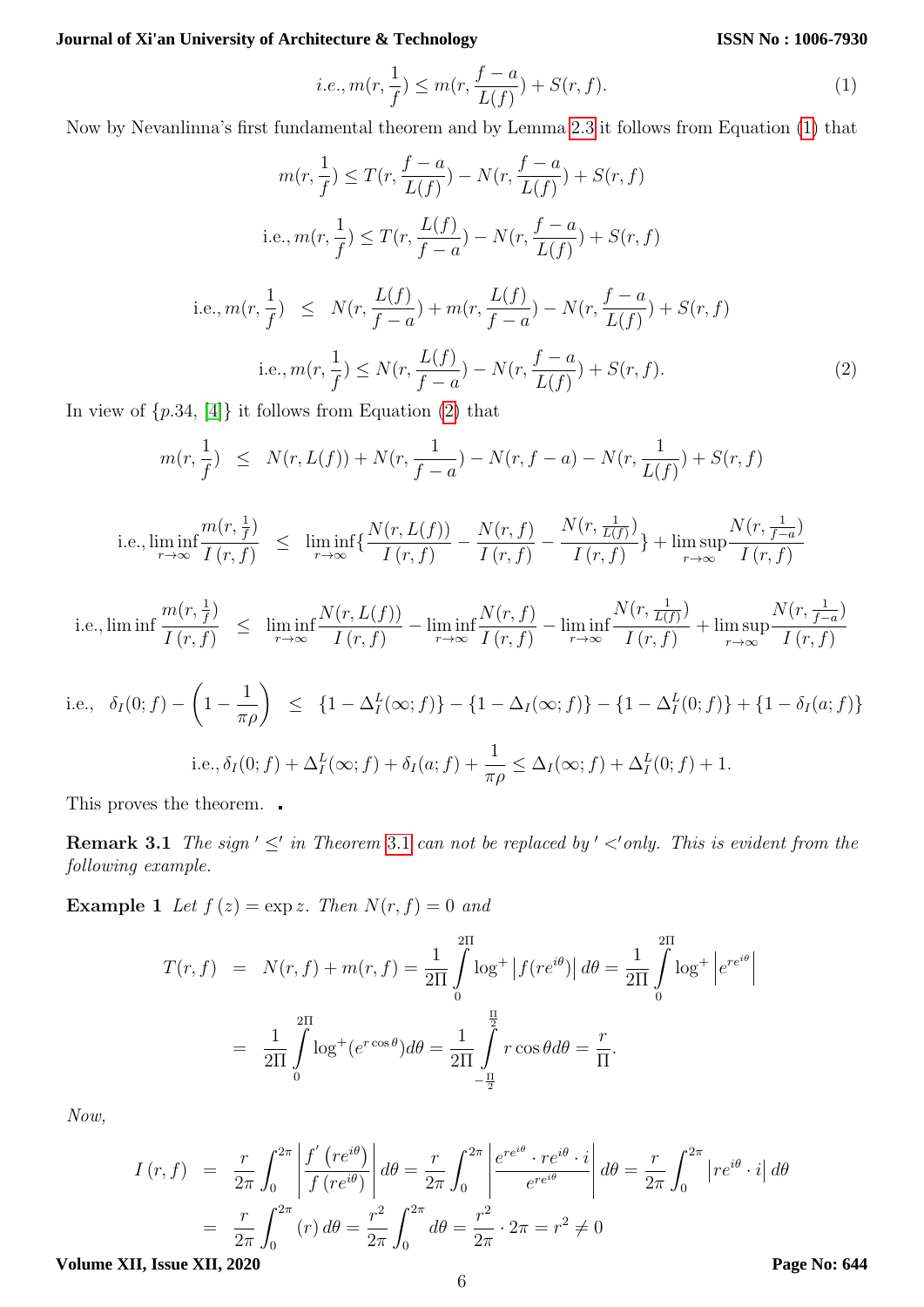and

$$
\rho = \limsup_{r \to \infty} \frac{\log T(r; f)}{\log r} = \limsup_{r \to \infty} \frac{\log \frac{r}{\pi}}{\log r} = 1.
$$

So,

$$
\delta_I(a; f) = \left(1 - \frac{1}{\pi \rho}\right) + \liminf_{r \to \infty} \frac{m(r, a; f)}{I(r, f)} = \left(1 - \frac{1}{\pi}\right) + \liminf_{r \to \infty} \left(\frac{r}{\pi} \cdot \frac{1}{r^2}\right) = \left(1 - \frac{1}{\pi}\right),
$$
  

$$
\Delta_I(\infty; f) = \Delta_I^L(0; f) = \Delta_I^L(\infty; f) = 1,
$$

and

$$
\delta_I(0; f) = \Delta_I(\infty; f) = 1.
$$

Thus,

$$
\delta_I(0; f) + \Delta_I^L(\infty; f) + \delta_I(a; f) + \frac{1}{\pi \rho} = 1 + 1 + \left(1 - \frac{1}{\pi}\right) + \frac{1}{\pi} = 3
$$

and

$$
\Delta_I(\infty; f) + \Delta_I^L(0; f) + 1 = 1 + 1 + 1 = 3.
$$

Hence

$$
\delta_I(0; f) + \Delta_I^L(\infty; f) + \delta_I(a; f) + \frac{1}{\pi \rho} = 3 = \Delta_I(\infty; f) + \Delta_I^L(0; f) + 1.
$$

**Remark 3.2** The condition that 'a' is a non-zero finite complex number in Theorem [3.1](#page-4-0) is necessary as we see in the next example.

**Example 2** Let  $f = \exp z$  and  $a = 0$ . Then  $N(r, f) = 0$ ,  $T(r, f) = \frac{r}{\Pi}$ ,  $I(r, f) = r^2 \neq 0$  and  $\rho = 1$ . Thus,

$$
\delta_I(0; f) = \delta_I(\infty; f) = 1.
$$

Taking  $a_1 = 1, a_2 = a_3 = \dots = a_k = 0$  $a_1 = 1, a_2 = a_3 = \dots = a_k = 0$  $a_1 = 1, a_2 = a_3 = \dots = a_k = 0$  in Definition 1.2 we get that

$$
L(f) = \begin{vmatrix} 1 & \exp z \\ 0 & \exp z \end{vmatrix} = \exp z = f.
$$

Now,

$$
\Delta_I(\infty; f) = 1,
$$

$$
\Delta_I^L(\infty; f) = \Delta_I^L(0; f) = 1
$$

and

$$
\delta_I(a; f) = \delta_I(0; f) = 1.
$$

Therefore,

$$
\delta_I(0; f) + \Delta_I^L(\infty; f) + \delta_I(a; f) + \frac{1}{\pi \rho} = 1 + 1 + 1 = 3 + \frac{1}{\pi}
$$

and

$$
\Delta_I(\infty; f) + \Delta_I^L(0; f) + 1 = 1 + 1 + 1 = 3,
$$

which is contradictory to Theorem [3.1](#page-4-0).

**Example 3** Considering  $f = \exp z$ ,  $a = \infty$  and proceeding same way as in Example 2, a contradiction arise to Theorem **[3.1](#page-4-0)**.

**Remark 3.3** The condition  $\rho > 0$  in Theorem [3.1](#page-4-0) is essential as is evident from the following example.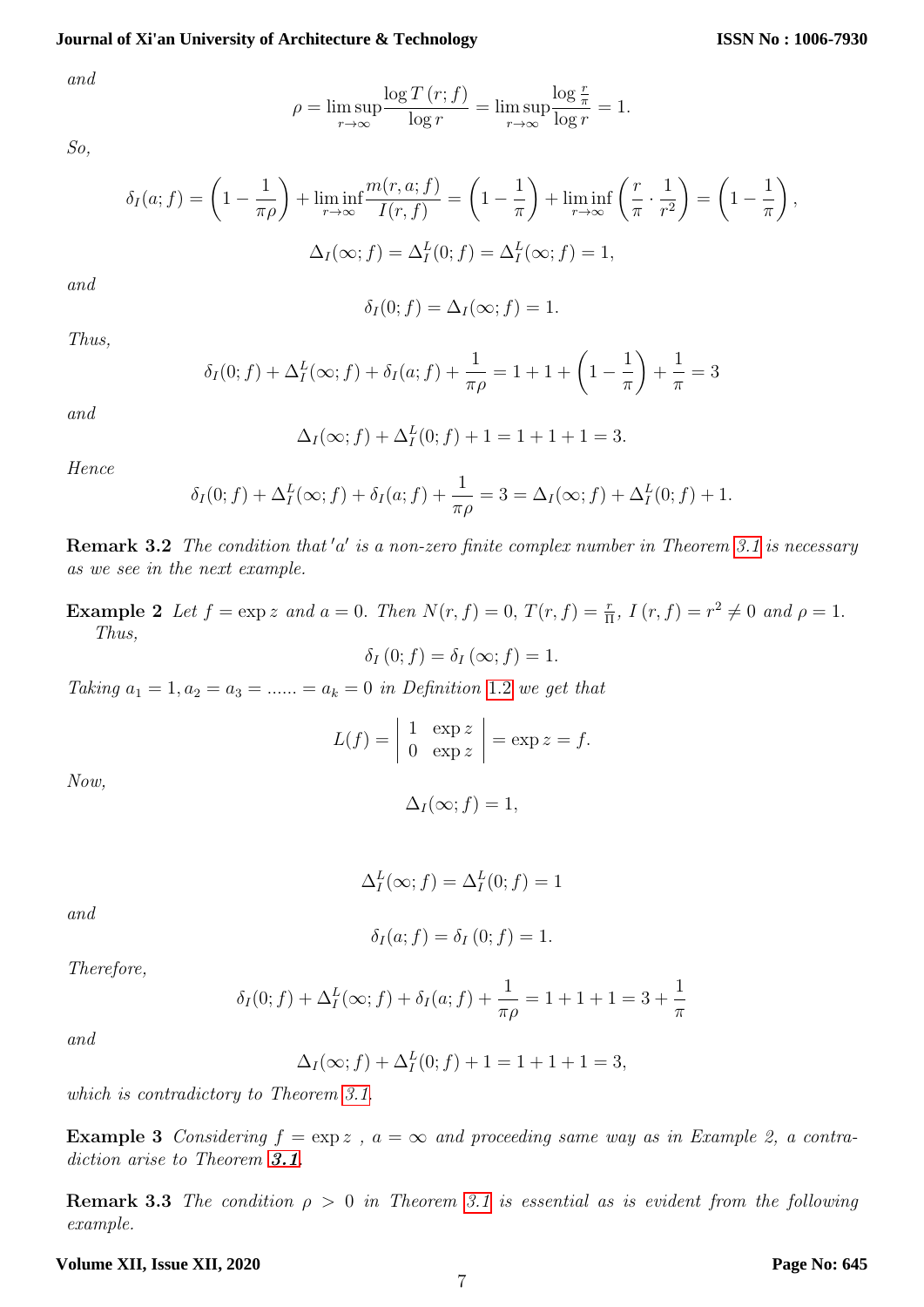**Example 4** Let  $f(z) = z^2$ . Then  $N(r, f) = 0$ . So,

$$
T(r, f) = m(r, f) = \frac{1}{2\Pi} \int_{0}^{2\Pi} \log^{+} |(r^{2}e^{2i\theta})| d\theta = \frac{1}{2\Pi} \int_{0}^{2\Pi} \log^{+} |r^{2}| d\theta
$$

$$
= \frac{1}{2\Pi} \log^{+} |r^{2}| \int_{0}^{2\Pi} d\theta = \frac{1}{2\Pi} \log^{+} |r^{2}| \cdot 2\pi = \log^{+} |r^{2}| \neq 0
$$

and

$$
I(r, f) = \frac{r}{2\pi} \int_0^{2\pi} \left| \frac{f'(re^{i\theta})}{f(re^{i\theta})} \right| d\theta = \frac{r}{2\pi} \int_0^{2\pi} \left| \frac{r^2 \cdot 2e^{2i\theta}}{r^2 \cdot e^{2i\theta}} \right| d\theta
$$

$$
= \frac{r}{2\pi} \int_0^{2\pi} |2| d\theta = \frac{r}{2\pi} \cdot 2 \int_0^{2\pi} d\theta = 2r \neq 0.
$$

Now,

$$
\rho = \lim \sup_{r \to \infty} \frac{\log^{[2]} M(r, f)}{\log r} = \lim \sup_{r \to \infty} \frac{\log^{[2]} r}{\log r} = \lim \sup_{r \to \infty} \frac{1}{\log r} = 0
$$

and

$$
\delta_I(0; f) = \delta_I(\infty; f) = 1.
$$

Considering  $a_1 = \frac{1}{2}$  $\frac{1}{2}, a_2 = a_3 = \dots = a_k = 0$  $\frac{1}{2}, a_2 = a_3 = \dots = a_k = 0$  $\frac{1}{2}, a_2 = a_3 = \dots = a_k = 0$  in Definition 1.2 we obtain that

$$
L(f) = \left| \begin{array}{cc} \frac{1}{2} & z^2 \\ 0 & 2z \end{array} \right| = z.
$$

Thus,

$$
\Delta_I(\infty; f) = 1,
$$

and

$$
\delta_I(a; f) = \delta_I(\infty; f) = 1.
$$

 $\Delta_I^L(\infty; f) = \Delta_I^L(0; f) = 1$ 

Therefore,

$$
\infty \leq \Delta_I(\infty; f) + \Delta_I^L(0; f) + 1,
$$

So, we arrive at a contradiction.

<span id="page-7-1"></span>**Theorem 3.2** Let f be a transcendental entire function of finite order  $'\rho'$  having the maximum deficiency sum with  $\delta(\infty; f) = 1$  and also f has no zeros in  $\mathbb C$ . Then

$$
\delta_I(\infty; f) + \delta_I(0; f) \le \Delta_I(\infty; f) + \Delta_I^L(0; f).
$$

**Proof.** Since  $f = L(f) \cdot \frac{f}{L(f)}$  we get that,

<span id="page-7-0"></span>
$$
m(r, f) \le m(r, L(f)) + m\left(r, \frac{f}{L(f)}\right). \tag{3}
$$

Now by Nevanlinna's first fundamental theorem and by Lemma 2.[3](#page-2-1) we obtain from Equation [\(3\)](#page-7-0) that

$$
m(r, f) \le m(r, L(f)) + T\left(r, \frac{f}{L(f)}\right) - N\left(r, \frac{f}{L(f)}\right)
$$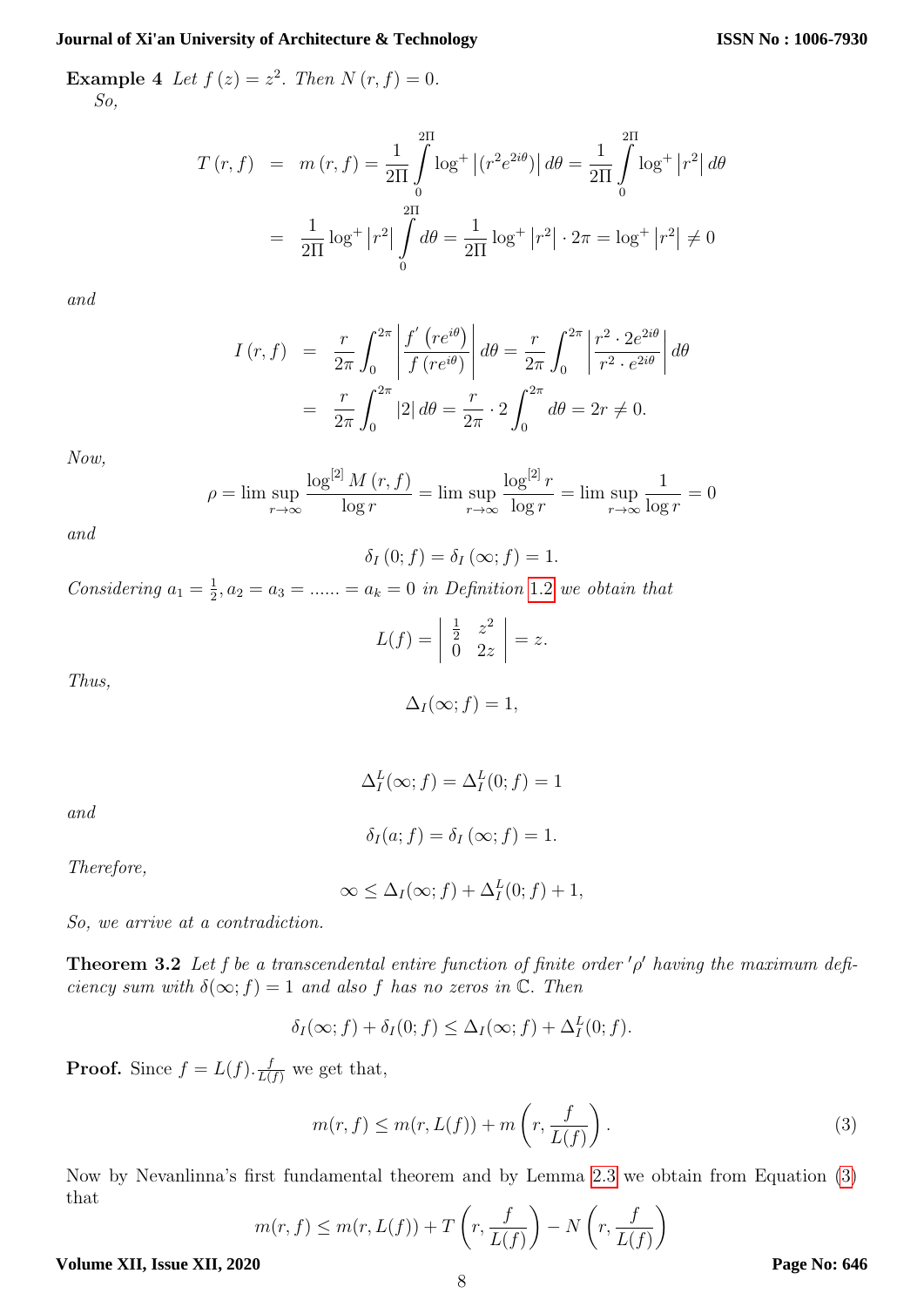<span id="page-8-0"></span>i.e., 
$$
m(r, f) \le m(r, L(f)) + T\left(r, \frac{L(f)}{f}\right) - N\left(r, \frac{f}{L(f)}\right) + O(1)
$$
  
\ni.e.,  $m(r, f) \le m(r, L(f)) + N\left(r, \frac{L(f)}{f}\right) + m\left(r, \frac{L(f)}{f}\right)$   
\n
$$
-N\left(r, \frac{f}{L(f)}\right) + O(1).
$$
\n(4)

Now in view of  $\{p.34, 4\}$  it follows from Equation [\(4\)](#page-8-0) that

$$
m(r, f) \leq m(r, L(f)) + N(r, L(f)) + N\left(r, \frac{1}{f}\right) - N(r, f) - N\left(r, \frac{1}{L(f)}\right) + S(r, f) + O(1)
$$

i.e., 
$$
\liminf_{r \to \infty} \frac{m(r, f)}{I(r, f)} \leq \liminf_{r \to \infty} \left\{ \frac{N(r, L(f))}{I(r, f)} - \frac{N(r, f)}{I(r, f)} - \frac{N(r, \frac{1}{L(f)})}{I(r, f)} \right\} + \limsup_{r \to \infty} \left\{ \frac{N(r, \frac{1}{f})}{I(r, f)} + \frac{m(r, L(f))}{I(r, f)} \right\}
$$

<span id="page-8-1"></span>i.e., 
$$
\liminf_{r \to \infty} \frac{m(r, f)}{I(r, f)} \leq \liminf_{r \to \infty} \frac{N(r, L(f))}{I(r, f)} - \liminf_{r \to \infty} \frac{N(r, f)}{I(r, f)} - \liminf_{r \to \infty} \frac{N(r, \frac{1}{L(f)})}{I(r, f)}
$$

$$
+ \limsup_{r \to \infty} \frac{N(r, \frac{1}{f})}{I(r, f)} + \limsup_{r \to \infty} \frac{m(r, L(f))}{I(r, f)}.
$$
(5)

Since  $\delta(\infty; f) = 1$ , then  $\Delta(\infty; f) = 1$ . We obtain from Equation [\(5\)](#page-8-1) that

$$
\delta_I(\infty; f) - \left(1 - \frac{1}{\pi \rho}\right) \le \left\{1 - \Delta_I^L(\infty; f)\right\} - \left\{1 - \Delta_I(\infty; f)\right\} - \left\{1 - \Delta_I^L(0; f)\right\}
$$

$$
+ \left\{1 - \delta_I(0; f)\right\} + \Delta_I^L(\infty; f) - \left\{1 + \frac{\left\{k\delta(\infty; f) - (k+1)\right\}}{\pi \rho}\right\}
$$

i.e., 
$$
\delta_I(\infty; f) + \delta_I(0; f) \leq \Delta_I(\infty; f) + \Delta_I^L(0; f)
$$
  
  $+ \left(1 - \frac{1}{\pi \rho}\right) - \left\{1 + \frac{\left\{k\delta(\infty; f) - (k+1)\right\}}{\pi \rho}\right\}$   
i.e.,  $\delta_I(\infty; f) + \delta_I(0; f) \leq \Delta_I(\infty; f) + \Delta_I^L(0; f)$  (6)

<span id="page-8-2"></span>i.e., 
$$
\delta_I(\infty; f) + \delta_I(0; f) \leq \Delta_I(\infty; f) + \Delta_I^2(0; f)
$$
  
\n
$$
- \left[ \frac{1}{\pi \rho} + \frac{\{k\delta(\infty; f) - (k+1)\}}{\pi \rho} \right]
$$
\ni.e.,  $\delta_I(\infty; f) + \delta_I(0; f) \leq \Delta_I(\infty; f) + \Delta_I^L(0; f)$  (6)

Thus the theorem is established.  $\Box$ 

**Remark [3](#page-7-1).4** For the function  $f = \exp z$ , the inequality ' $\leq$ ' in Theorem 3.2 cannot be removed by  $\leq$ ' only.

If we omit the condition  $\delta(\infty; f) = 1$  in Theorem [3](#page-7-1).2 then we get the alternative conclusion of the same as we see in the next theorem.

<span id="page-8-3"></span>**Theorem 3.3** Let f be a transcendental entire function of non-zero finite order '  $\rho'$  (i.e.,  $0 < \rho < \infty$ ) having the maximum deficiency sum. Also let f has no zeros in C. Then

$$
\delta_I(\infty; f) + \delta_I(0; f) + \frac{k}{\pi \rho} \{1 - \delta(\infty; f)\} \leq \Delta_I(\infty; f) + \Delta_I^L(0; f).
$$

**Volume XII, Issue XII, 2020**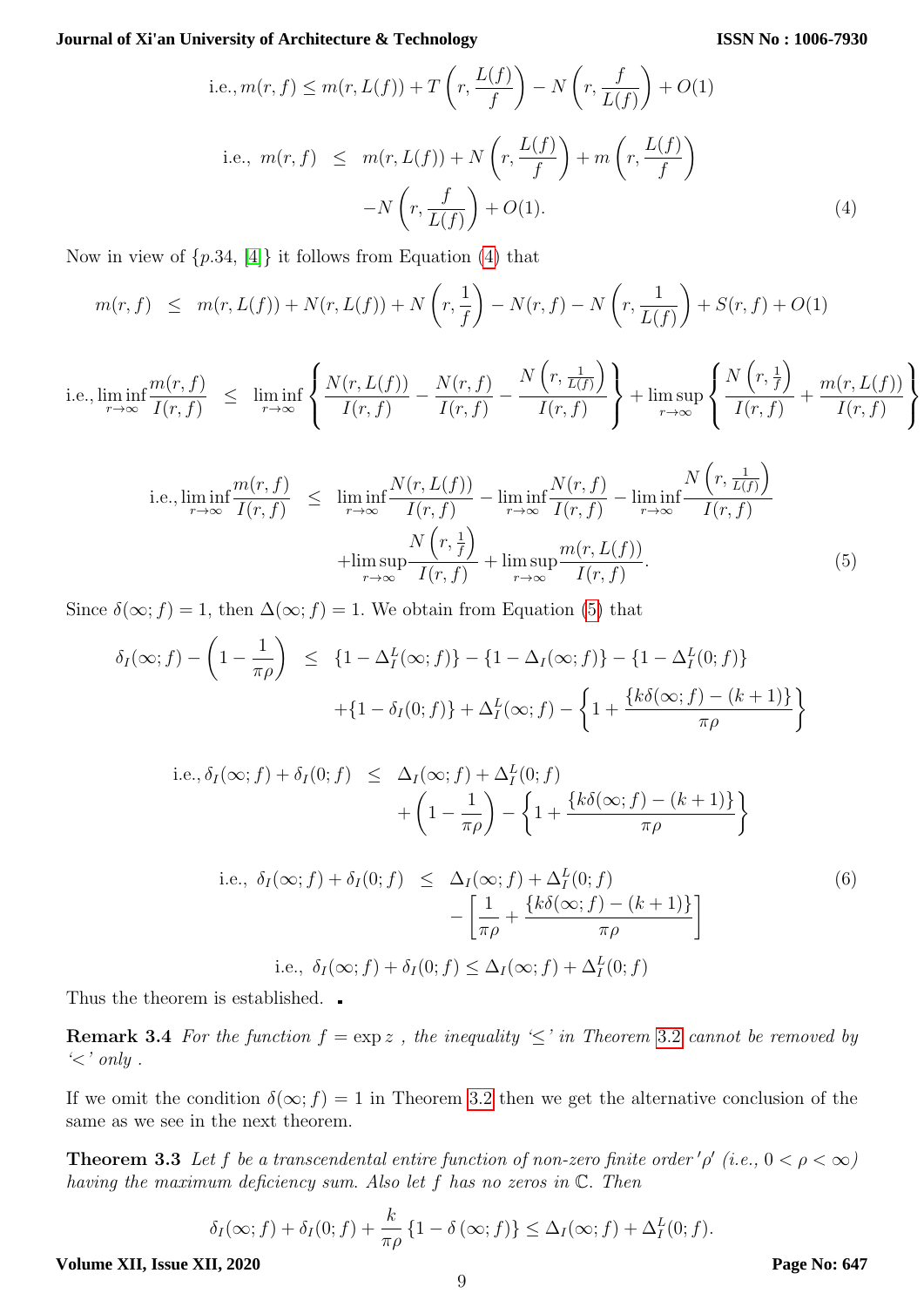Proof. Using the first part of Lemma 2.[6](#page-3-1) and Equation [\(6\)](#page-8-2), it follows that

<span id="page-9-0"></span>i.e., 
$$
\delta_I(\infty; f) + \delta_I(0; f) \leq \Delta_I(\infty; f) + \Delta_I^L(0; f) - \left[\frac{1}{\pi \rho} + \frac{\{k\delta(\infty; f) - (k+1)\}}{\pi \rho}\right]
$$
  
\n*i.e.*,  $\delta_I(\infty; f) + \delta_I(0; f) + \frac{k}{\pi \rho} \leq \Delta_I(\infty; f) + \Delta_I^L(0; f) + \frac{k}{\pi \rho} \cdot \delta(\infty; f)$   
\n*i.e.*,  $\delta_I(\infty; f) + \delta_I(0; f) + \frac{k}{\pi \rho} \{1 - \delta(\infty; f)\} \leq \Delta_I(\infty; f) + \Delta_I^L(0; f)$ . (7)

Thus the theorem follows from Equation [\(7\)](#page-9-0).

**Remark 3.5** The condition  $\rho > 0$  in Theorem [3.3](#page-8-3) is necessary as is evident from the following exmple.

**Example 5** Let  $f(z) = z^2$ . Then  $N(r, f) = 0$ ,  $T(r, f) = 2 \log \left( \frac{r^2}{2} \right)$  $\left(\frac{r^2}{2}\right) \neq 0, \ \rho = 0 \ \text{and} \ I\left(r, f\right) = r \neq 0.$ Considering  $a_1 = z, a_2 = a_3 = \dots = a_k = 0$  $a_1 = z, a_2 = a_3 = \dots = a_k = 0$  $a_1 = z, a_2 = a_3 = \dots = a_k = 0$  in Definition 1.2 we obtain that

$$
L(f) = \begin{vmatrix} z & z^2 \\ 1 & 2z \end{vmatrix} = z^2.
$$

Thus,

$$
\delta_I(\infty; f) = \delta_I(0; f) = \delta(\infty; f) = 1
$$

and

$$
\Delta_I(\infty; f) = \Delta_I^L(0; f) = 1.
$$

Hence,

 $∞ < 2,$ 

which is a contradiction.

<span id="page-9-2"></span>**Theorem 3.4** Let 'a','  $b' \neq 0$ ,  $\infty$  be any two distinct complex numbers. Then for any transcendental entire function f of non-zero finite order '  $\rho'$  (i.e.,  $0 < \rho < \infty$ ) with no zeros in  $\mathbb{C}$ , the inequality

$$
2\delta(a; f) + 2\Delta_I^L(\infty; f) + \delta_I(b; f) + \frac{1}{\pi \rho} \le 2\Delta_I(\infty; f) + 2\Delta_I^L(0; f) + 1
$$

holds.

Proof. Considering the identity

$$
\frac{b-a}{f-a} = \frac{L(f)}{f-a} \{ \frac{f-a}{L(f)} - \frac{f-b}{L(f)} \},\,
$$

we obtain in view of Lemma 2.[3](#page-2-1) that

<span id="page-9-1"></span>
$$
m(r, \frac{b-a}{f-a}) \le m(r, \frac{f-a}{L(f)}) + m(r, \frac{f-b}{L(f)}) + m(r, \frac{L(f)}{f-a})
$$
  
i.e., 
$$
m(r, \frac{b-a}{f-a}) \le T(r, \frac{f-a}{L(f)}) - N(r, \frac{f-a}{L(f)}) + T(r, \frac{f-b}{L(f)})
$$

$$
-N(r, \frac{f-b}{L(f)}) + S(r, f).
$$
(8)

Since  $m(r, \frac{1}{f-a}) \leq m(r, \frac{b-a}{f-a}) + O(1)$  and  $T(r, f) = T(r, \frac{1}{f}) + O(1)$ , it follows from Equation [\(8\)](#page-9-1) that

$$
m(r, \frac{1}{f-a}) \le T(r, \frac{L(f)}{f-a}) - N(r, \frac{f-a}{L(f)}) + T(r, \frac{L(f)}{f-b}) - N(r, \frac{f-b}{L(f)}) + S(r, f) + O(1)
$$

**Volume XII, Issue XII, 2020**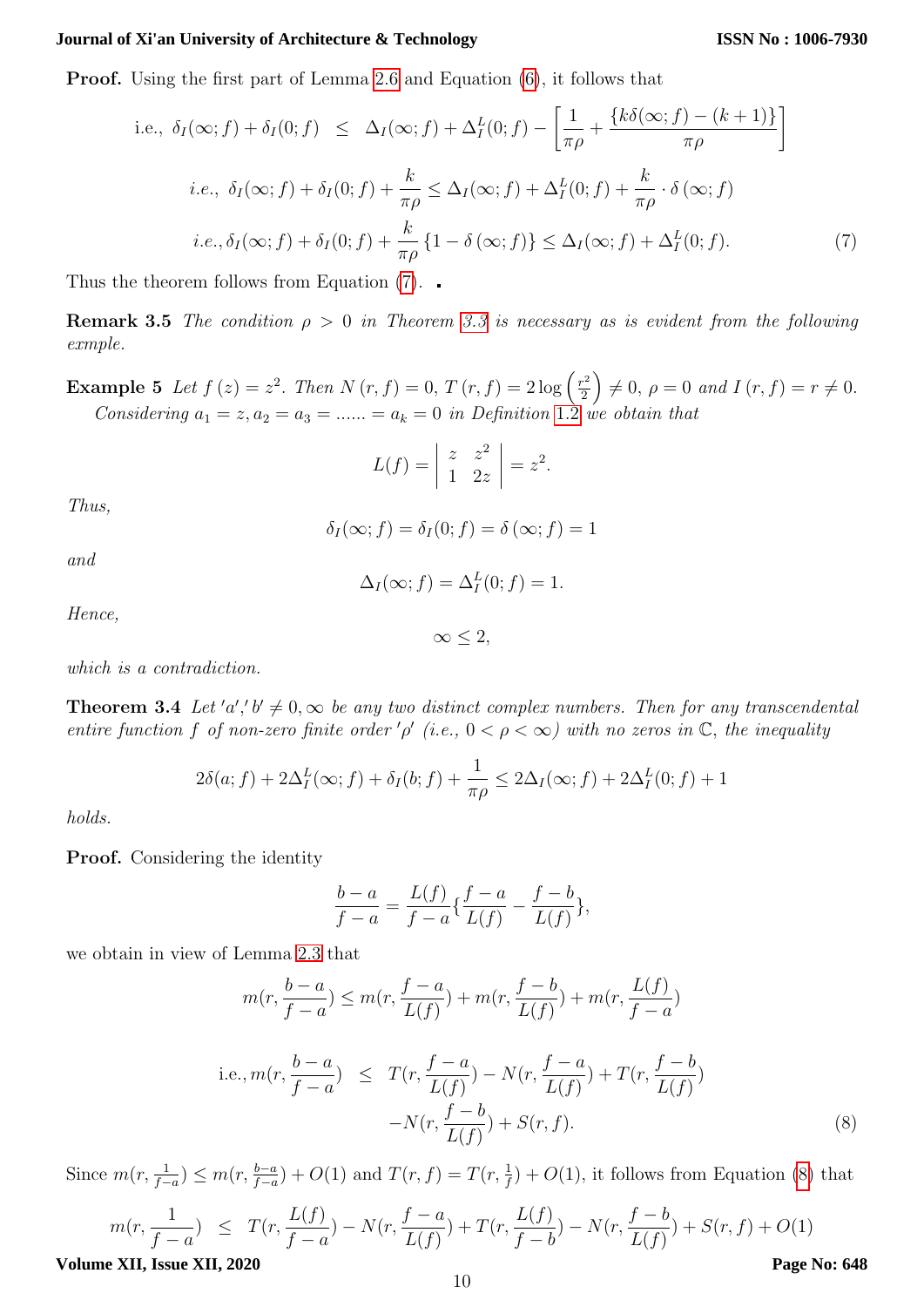i.e., 
$$
m(r, \frac{1}{f-a}) \le N(r, \frac{L(f)}{f-a}) + m(r, \frac{L(f)}{f-a}) - N(r, \frac{f-a}{L(f)}) + N(r, \frac{L(f)}{f-b}) + m(r, \frac{L(f)}{f-b}) - N(r, \frac{f-b}{L(f)}) + S(r, f) + O(1)
$$

<span id="page-10-0"></span>i.e., 
$$
m(r, \frac{1}{f-a}) \leq N(r, \frac{L(f)}{f-a}) - N(r, \frac{f-a}{L(f)}) + N(r, \frac{L(f)}{f-b})
$$
  
- $N(r, \frac{f-b}{L(f)}) + S(r, f) + O(1).$  (9)

In view of  $\{p.34, [4]\}$  $\{p.34, [4]\}$  $\{p.34, [4]\}$  we get from Equation  $(9)$  that

$$
m(r, \frac{1}{f-a}) \le N(r, L(f)) + N(r, \frac{1}{f-a}) - N(r, f-a)
$$
  
-N(r,  $\frac{1}{L(f)}) + N(r, L(f)) + N(r, \frac{1}{f-b}) - N(r, f-b) - N(r, \frac{1}{L(f)}) + S(r, f)$ 

i.e., 
$$
m(r, \frac{1}{f-a}) \leq 2N(r, L(f)) - 2N(r, f) - 2N(r, \frac{1}{L(f)}) + N(r, \frac{1}{f-a}) + N(r, \frac{1}{f-b}) + S(r, f) + O(1)
$$

*i.e.*, 
$$
\liminf_{r \to \infty} \frac{m(r, \frac{1}{f-a})}{I(r, f)} \leq 2\liminf_{r \to \infty} \left\{ \frac{N(r, L(f))}{I(r, f)} - \frac{N(r, \frac{1}{L(f)})}{I(r, f)} \right\} + \limsup_{r \to \infty} \left\{ \frac{N(r, \frac{1}{f-a})}{I(r, f)} + \frac{N(r, \frac{1}{f-b})}{I(r, f)} \right\}
$$

i.e., 
$$
\liminf_{r \to \infty} \frac{m(r, \frac{1}{f-a})}{I(r, f)} \leq 2 \{ \liminf_{r \to \infty} \frac{N(r, L(f))}{I(r, f)} - \liminf_{r \to \infty} \frac{N(r, f)}{I(r, f)} - \liminf_{r \to \infty} \frac{N(r, \frac{1}{L(f)})}{I(r, f)} \} + \limsup_{r \to \infty} \frac{N(r, \frac{1}{f-a})}{I(r, f)} + \limsup_{r \to \infty} \frac{N(r, \frac{1}{f-b})}{I(r, f)}
$$

i.e., 
$$
\delta_I(a; f) - \left(1 - \frac{1}{\pi \rho}\right) \le 2\{1 - \Delta_I^L(\infty; f)\} - 2\{1 - \Delta_I(\infty; f)\} - 2\{1 - \Delta_I^L(0; f)\} + \{1 - \delta_I(a; f)\} + \{1 - \delta_I(b; f)\}
$$
  
\ni.e.,  $2\delta(a; f) + 2\Delta_I^L(\infty; f) + \delta_I(b; f) + \frac{1}{\pi \rho} \le 2\Delta_I(\infty; f) + 2\Delta_I^L(0; f) + 1$ .

Thus the theorem is proved.  $\Box$ 

**Remark 3.6** The function  $f(z) = z^2$  ensures the necessity of the condition  $\rho > 0$  in Theorem [3.4.](#page-9-2) **Theorem 3.5** Let f be a transcendental entire function f of non-zero finite order ' $\rho'$  (i.e.,  $0 < \rho <$ 

$$
\delta_I(a; f) + \delta_I^L(b; f) + \delta_I^L(c; f) + \frac{1}{\pi \rho} \le 3,
$$

where 'a' is a finite complex number and 'b', 'c' are two distinct non zero complex numbers.

 $\infty$ ) having the maximum deficiency sum. Also let f has no zeros in  $\mathbb{C}$ . Then

**Proof.** Since  $\frac{1}{f-a} = \frac{L(f)}{f-a}$  $\frac{L(f)}{f-a} \cdot \frac{1}{L(1)}$  $\frac{1}{L(f)}$ , by Lemma 3 we obtain that

$$
m(r, \frac{1}{f-a}) \le m(r, \frac{1}{L(f)}) + m(r, \frac{L(f)}{f-a})
$$

**Volume XII, Issue XII, 2020**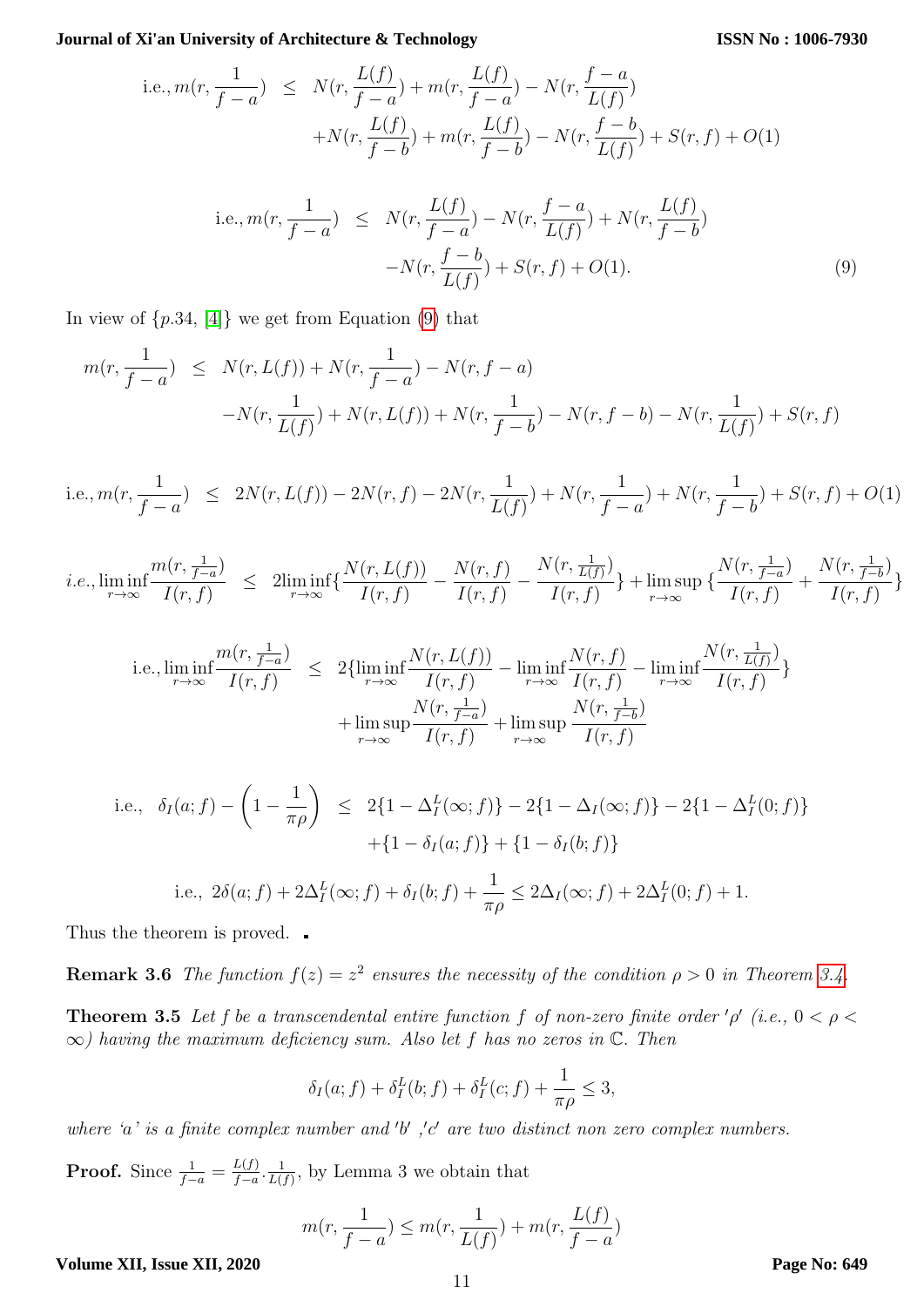**ISSN No : 1006-7930**

<span id="page-11-0"></span>i.e., 
$$
m(r, \frac{1}{f-a}) \le m(r, \frac{1}{L(f)}) + S(r, f).
$$
 (10)

Applying Nevanlinna's first fundamental theorem we get from Equation [\(10\)](#page-11-0) that

<span id="page-11-1"></span>
$$
m(r, \frac{1}{f-a}) \le T(r, \frac{1}{L(f)}) - N(r, \frac{1}{L(f)}) + S(r, f). \tag{11}
$$

Now by Nevanlinna's second fundamental theorem it follows from Equation [\(11\)](#page-11-1) that

<span id="page-11-2"></span>
$$
m(r, \frac{1}{f-a}) \leq \bar{N}(r, \frac{1}{L(f)}) + \bar{N}(r, \frac{1}{L(f)-b}) + \bar{N}(r, \frac{1}{L(f)-c}) - N(r, \frac{1}{L(f)}) + S(r, f). \tag{12}
$$

Now, in view of in view of Lemma 2.[1,](#page-2-0) Lemma [2.4](#page-3-2) & Lemma [2.6](#page-3-1) and also as  $\bar{N}(r, \frac{1}{L(f)}) - N(r, \frac{1}{L(f)}) \leq 0$ , we obtain from Equation [\(12\)](#page-11-2) that

$$
m(r, \frac{1}{f-a}) \leq \bar{N}(r, \frac{1}{L(f)-b}) + \bar{N}(r, \frac{1}{L(f)-c}) + S(r, f)
$$
  
\ni.e.,  $m(r, \frac{1}{f-a}) \leq N(r, \frac{1}{L(f)-b}) + N(r, \frac{1}{L(f)-c}) + S(r, f)$   
\ni.e.,  $m(r, \frac{1}{f-a}) \leq T(r, \frac{1}{L(f)-b}) + T(r, \frac{1}{L(f)-c}) - m(r, \frac{1}{L(f)-b}) - m(r, \frac{1}{L(f)-c}) + S(r, f)$   
\ni.e.,  $m(r, \frac{1}{f-a}) \leq 2T(r, L(f)) - m(r, \frac{1}{L(f)-b}) - m(r, \frac{1}{L(f)-c}) + S(r, f)$   
\ni.e.,  $\liminf_{r \to \infty} \frac{m(r, \frac{1}{f-a})}{I(r, f)} \leq 2 \liminf_{r \to \infty} \frac{T(r, L(f))}{I(r, f)} - \liminf_{r \to \infty} \frac{m(r, \frac{1}{L(f)-c})}{I(r, f)} - \liminf_{r \to \infty} \frac{m(r, \frac{1}{L(f)-c})}{I(r, f)}$   
\ni.e.,  $\liminf_{r \to \infty} \frac{m(r, \frac{1}{f-a})}{I(r, f)} \leq 2 \liminf_{r \to \infty} \frac{T(r, L(f))}{I(r, f)} - \liminf_{r \to \infty} \frac{m(r, \frac{1}{L(f)-c})}{I(r, f)} - \liminf_{r \to \infty} \frac{m(r, \frac{1}{L(f)-c})}{I(r, f)}$   
\ni.e.,  $\liminf_{r \to \infty} \frac{m(r, \frac{1}{f-a})}{I(r, f)} \leq 2 \left\{ \liminf_{r \to \infty} \frac{T(r, L(f))}{T(r, f)} \cdot \frac{T(r, f)}{I(r, f)} \right\} - \liminf_{r \to \infty} \frac{m(r, \frac{1}{L(f)-c})}{I(r, f)} - \liminf_{r \to \infty} \frac{m(r, \frac{1}{L(f)-c})}{I(r, f)}$   
\ni.e.,  $\liminf_{r \to \infty} \frac{m(r, \frac{1}{f-a})}{I(r, f)} \leq 2 \left\{ \left[ 1 + k - k\delta(\in$ 

$$
i.e., \delta_I(a; f) + \delta_I^L(b; f) + \delta_I^L(c; f) \} \le \frac{2}{\pi \rho} \left[ \{ 1 + k - k \delta(\infty; f) \} + k \delta(\infty, f) - (k+1) \right] + 2 + \left( 1 - \frac{1}{\pi \rho} \right)
$$
  
i.e.,  $\delta_I(a; f) + \delta_I^L(b; f) + \delta_I^L(c; f) + \frac{1}{\pi \rho} \le 3.$ 

**Volume XII, Issue XII, 2020**